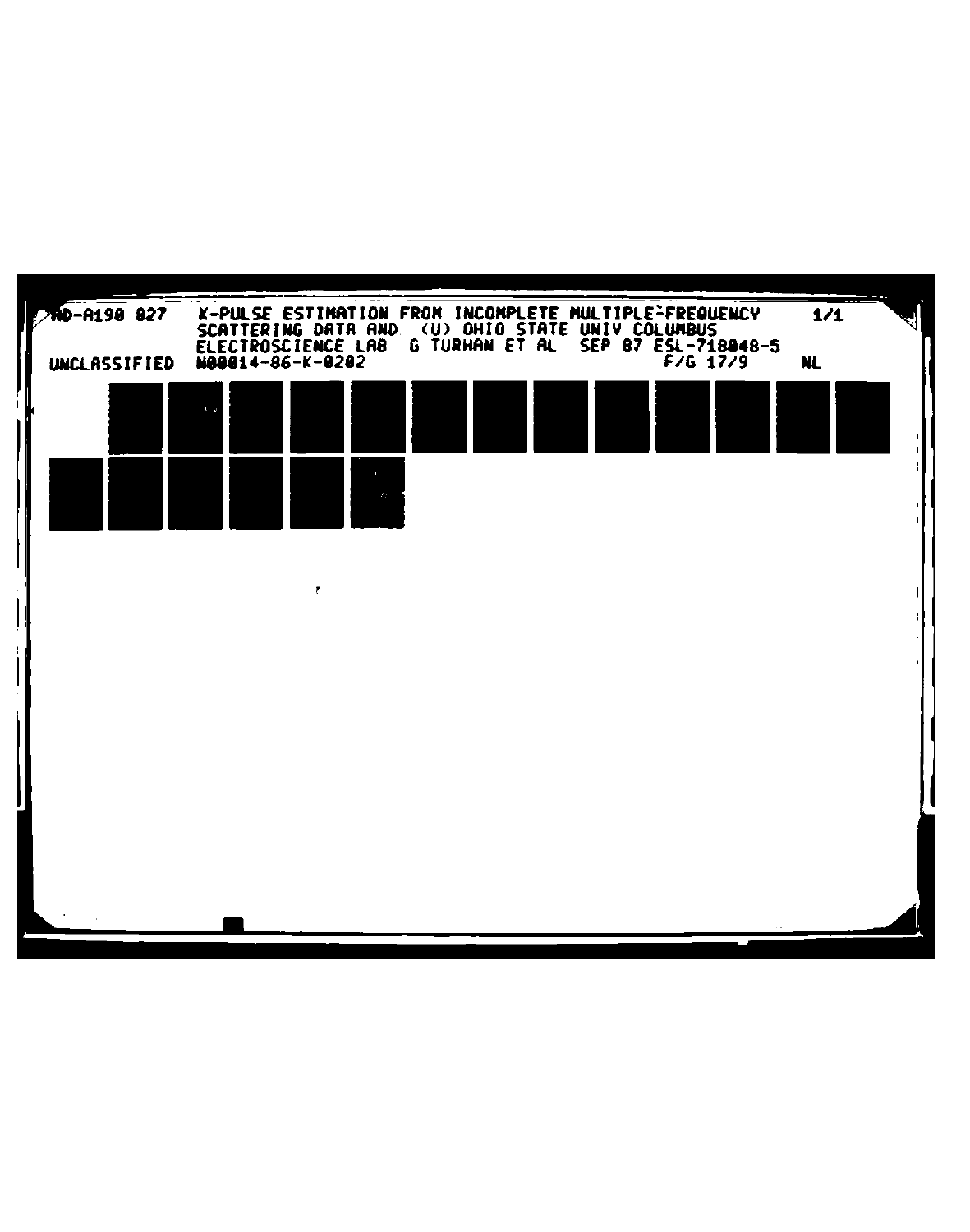

#### MICROCOPY RESOLUTION TEST CHART instrumental and constantial program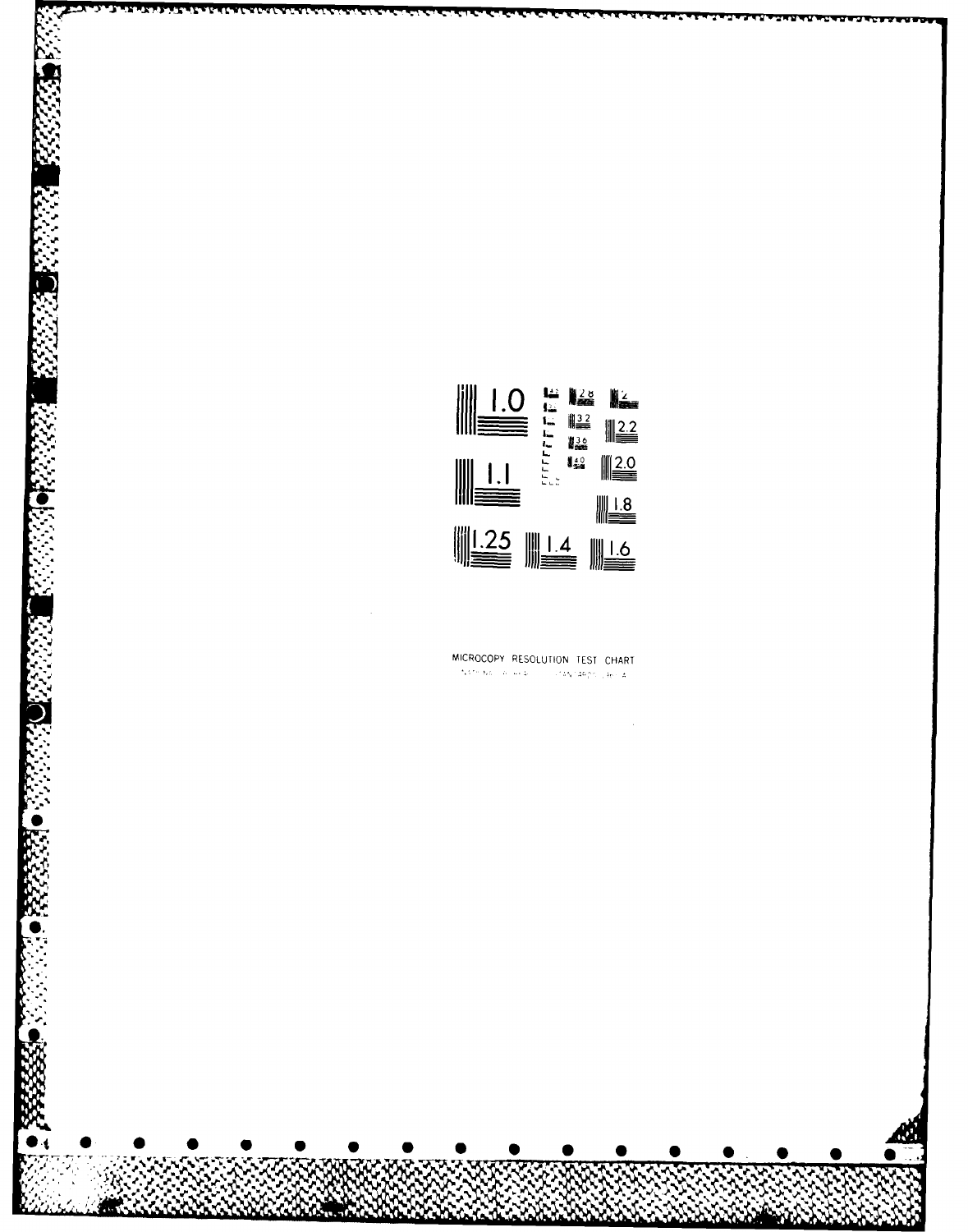

### K-PULSE ESTIMATION FROM INCOMPLETE MULTIPLE-FREQUENCY SCATTERING DATA AND TARGET IDENTIFICATION

Gonul Turhan and David L. Moffatt



 $\mathbf{3}$ 

 $\frac{1}{\sqrt{2}}\sum_{i=1}^{n}$ 

The Ohio State University

# **ElectroScience Laboratory**

Department of Electrical Engineering Columbus, Ohio 43212

Technical Report 718048-5 Contract N00014-86-K-0202 September 1987

Department of the Navy Office of Naval Research 800 N. Quincy Street Arlington, VA 22217

DISTRIBUT. WELLMARK A Approved for lic telenses Distribution Linitod

 $\hat{\mathbf{r}}$ 

Đ, ÷.

 $\sum_{i=1}^{n}$ 

 $\blacksquare$ 

Ä

 $\left\{ \begin{array}{c} 1 \\ 1 \end{array} \right.$ 

 $\begin{bmatrix} 1 \\ 1 \end{bmatrix}$ 

 $\sum_{i=1}^{n}$ 

**227** 

**AD-A190** 

 $\mathbb{R}$  $88$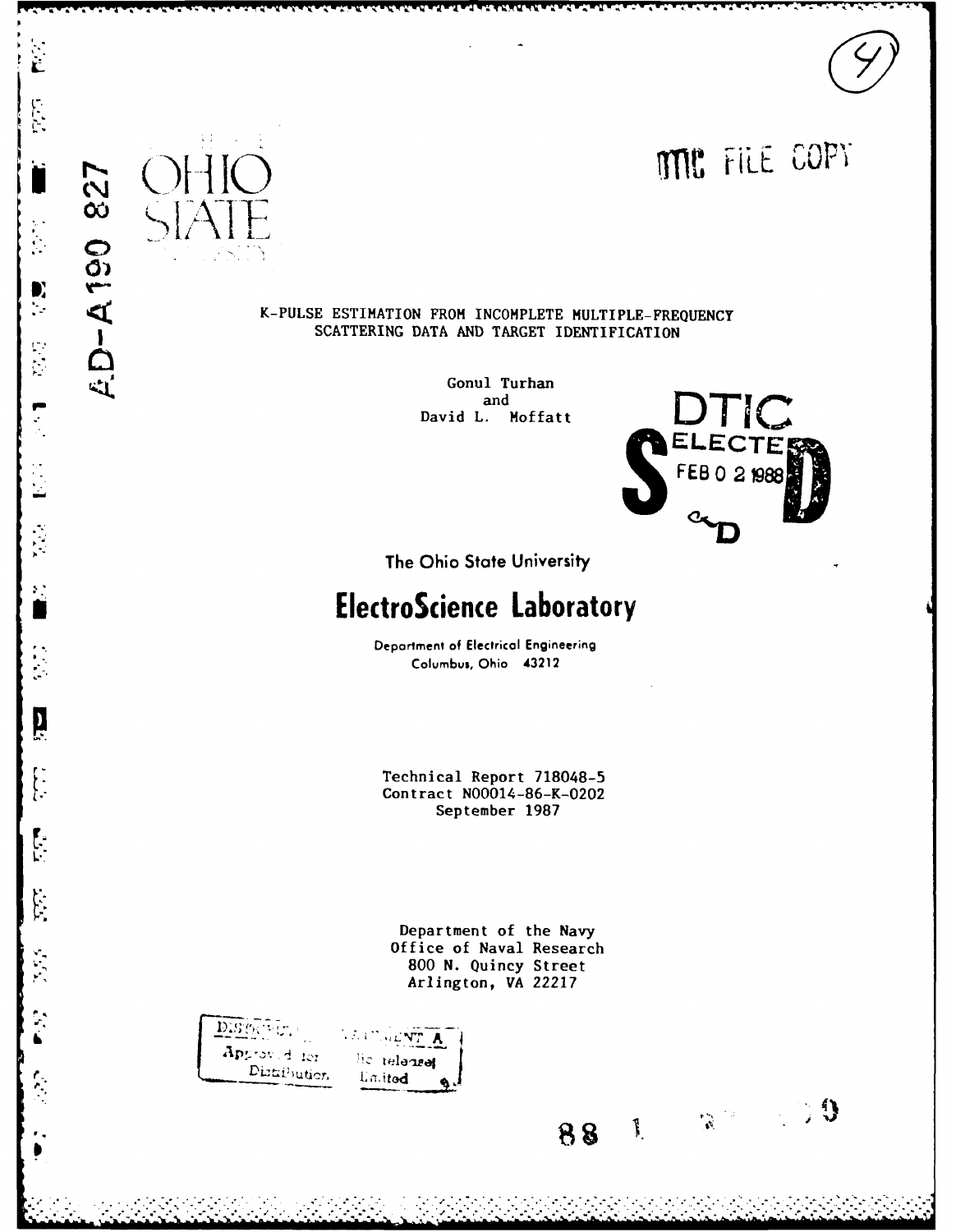When Government drawings, specifications, or other data are used for any purpose other than in connection with a definitely related Government procurement operation, the United States Government thereby incurs no responsibility nor any obligation whatsoever, and the fact that the Government may have formulated, furnished, or in any way supplied the said drawings, specifications, or other data, is not to be regarded **by** implication or otherwise as in any manner licensing the holder or any other person or corporation, or conveying any rights or permission to manufacture, use, or sell **-** any patented invention that may in any way be related thereto.

11

**A.**

**S**

**S.**

S *•*

## NOTICES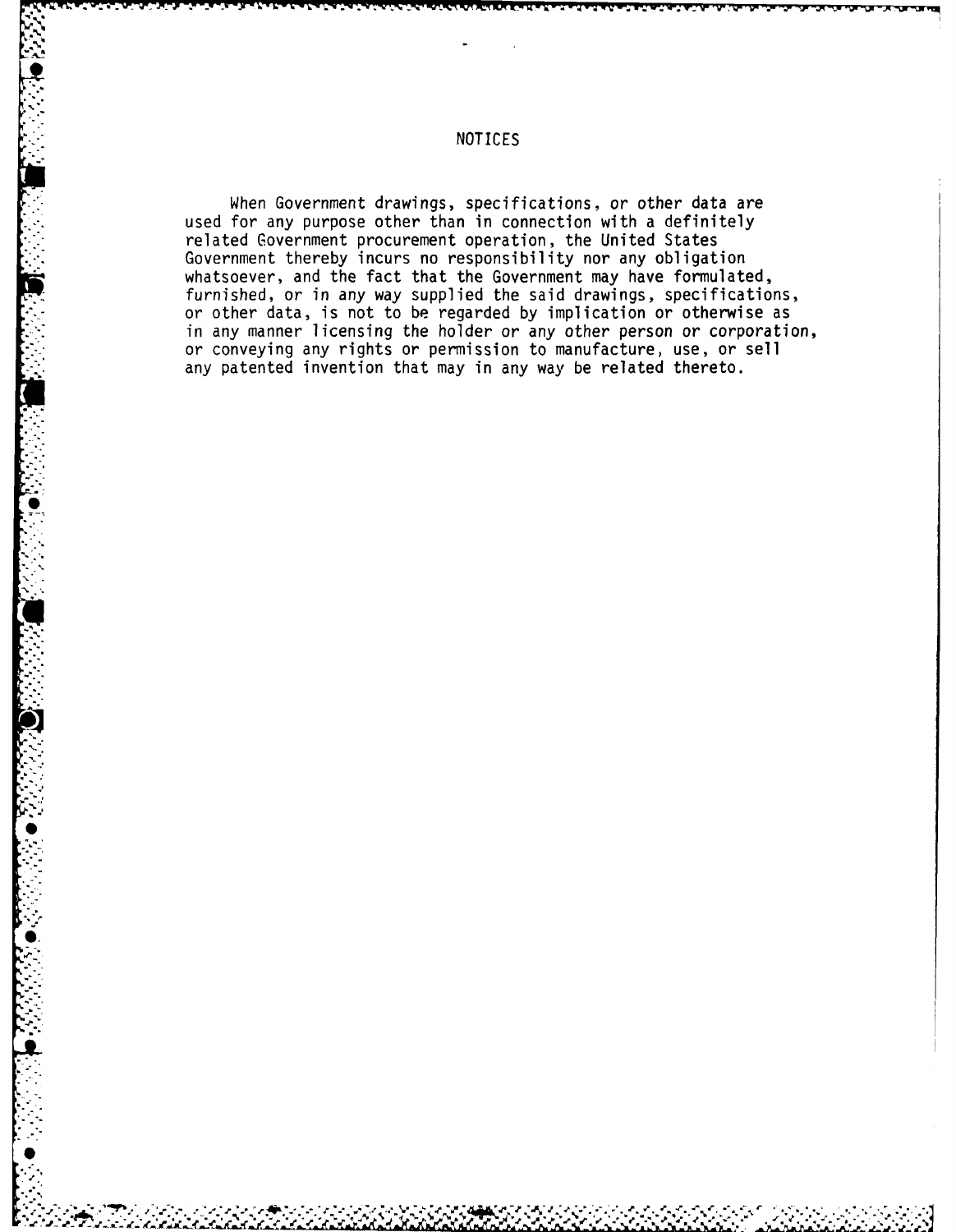| REPORT DOCUMENTATION<br><b>PAGE</b>               | 1. REPORT NO.                                                                                                                                                                                                                                                                                                                                                                            | 2. |                                                                | 3. Recipient's Accession No.         |
|---------------------------------------------------|------------------------------------------------------------------------------------------------------------------------------------------------------------------------------------------------------------------------------------------------------------------------------------------------------------------------------------------------------------------------------------------|----|----------------------------------------------------------------|--------------------------------------|
| 4. Title and Subtitle                             | K-Pulse Estimation from Incomplete Multiple-Frequency Scattering                                                                                                                                                                                                                                                                                                                         |    | 5. Report Date                                                 | September 1987                       |
|                                                   | Data and Target Identification                                                                                                                                                                                                                                                                                                                                                           |    |                                                                |                                      |
| 7. Author(s)<br>Gonul Turhan and David L. Moffatt |                                                                                                                                                                                                                                                                                                                                                                                          |    | 718048-5                                                       | 8. Performing Organization Rept. No. |
| 9. Performing Organization Name and Address       |                                                                                                                                                                                                                                                                                                                                                                                          |    |                                                                | 10. Project/Task/Work Unit No.       |
| 1320 Kinnear Road                                 | The Ohio State University ElectroScience Laboratory                                                                                                                                                                                                                                                                                                                                      |    |                                                                | 11. ContractIC) or Grant(G) No.      |
| Columbus, Ohio 43212                              |                                                                                                                                                                                                                                                                                                                                                                                          |    | (C)                                                            | N00014-86-K-0202                     |
|                                                   |                                                                                                                                                                                                                                                                                                                                                                                          |    | (G)                                                            |                                      |
| 12. Sponsoring Organization Name and Address      |                                                                                                                                                                                                                                                                                                                                                                                          |    |                                                                | 13. Type of Report & Period Covered  |
| 800 N. Quincy Street                              | Department of the Navy, Office of Naval Research                                                                                                                                                                                                                                                                                                                                         |    |                                                                | Technical                            |
| Arlington, Virginia 22217                         |                                                                                                                                                                                                                                                                                                                                                                                          |    | 14                                                             |                                      |
| 15. Supplementary Notes                           |                                                                                                                                                                                                                                                                                                                                                                                          |    |                                                                |                                      |
| 16. Abstract (Limit: 200 words)                   |                                                                                                                                                                                                                                                                                                                                                                                          |    |                                                                |                                      |
|                                                   |                                                                                                                                                                                                                                                                                                                                                                                          |    |                                                                |                                      |
| tool is demonstrated.                             | The K-pulse waveforms of realistic aircraft models are obtained from<br>incomplete multiple-frequency scattering data without a priori knowledge of<br>the target complex natural resonances (CNR). The approach is based on<br>minimization of the late-time energy content of the K-pulse response at<br>several aspects and/or polarizations. Use of ''e K-pulse as an identification |    |                                                                |                                      |
|                                                   |                                                                                                                                                                                                                                                                                                                                                                                          |    |                                                                |                                      |
| 17. Document Analysis a Descriptors               |                                                                                                                                                                                                                                                                                                                                                                                          |    |                                                                |                                      |
| b Identifiers/Open-Ended Terms                    |                                                                                                                                                                                                                                                                                                                                                                                          |    |                                                                |                                      |
| c. COSATI Field/Group                             |                                                                                                                                                                                                                                                                                                                                                                                          |    |                                                                |                                      |
| 18. Availability Statement                        |                                                                                                                                                                                                                                                                                                                                                                                          |    | 19. Security Class (This Report)                               | 21. No. of Pages                     |
| unlimited.                                        | Approved for public release; distribution is                                                                                                                                                                                                                                                                                                                                             |    | Unclassified<br>20. Security Class (This Page)<br>Unclassified | 16<br>22. Price                      |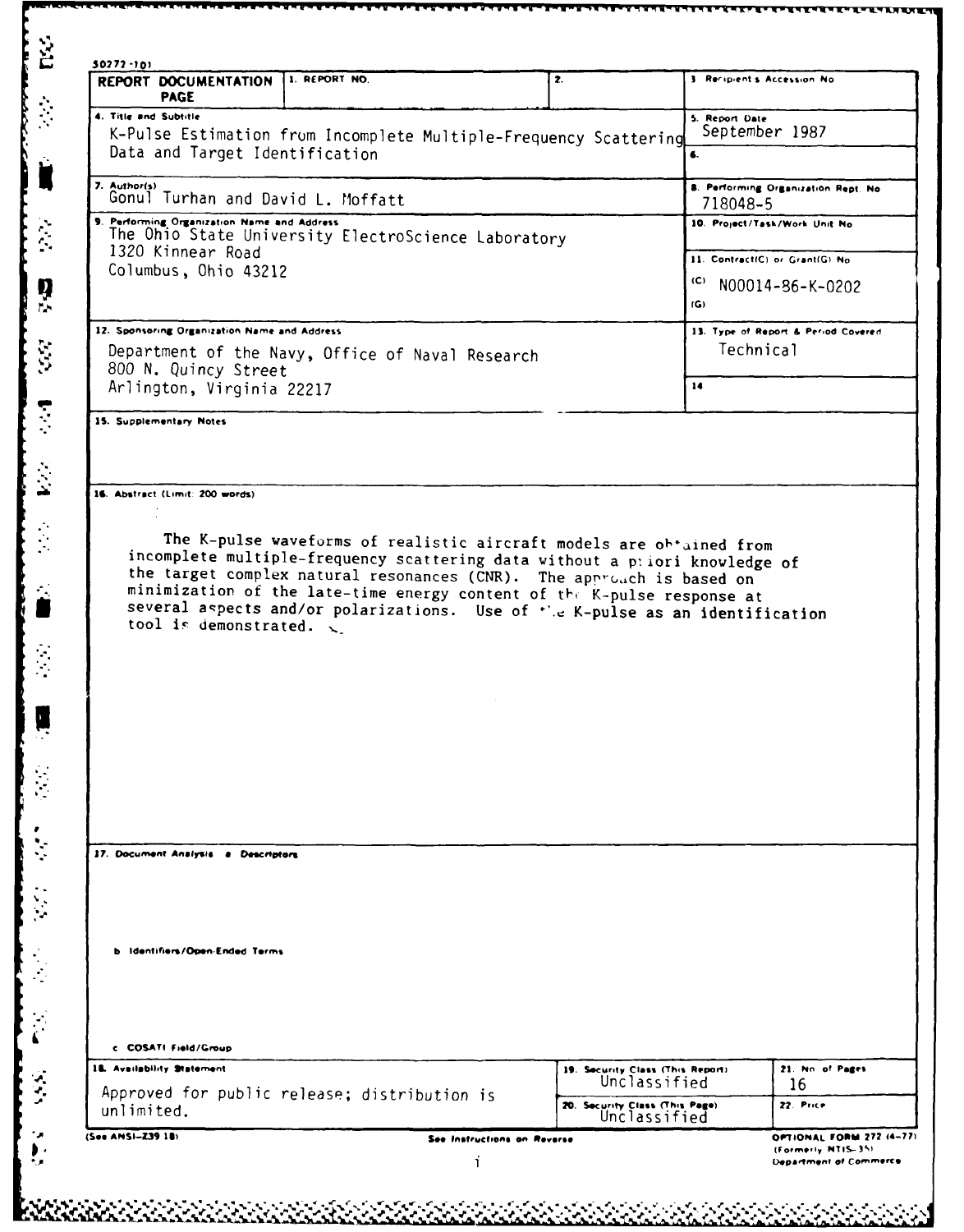### TABLE OF CONTENTS

**CELER SEALANT** È

 $\widetilde{\mathcal{K}}$ 

ļ

ŀ 

12222223

 $\mathbf{r}$  $\mathcal{A}$ 





 $\mathcal{L}(\mathcal{S})$ 

 $\mathcal{L}(\mathcal{A})$ 

iii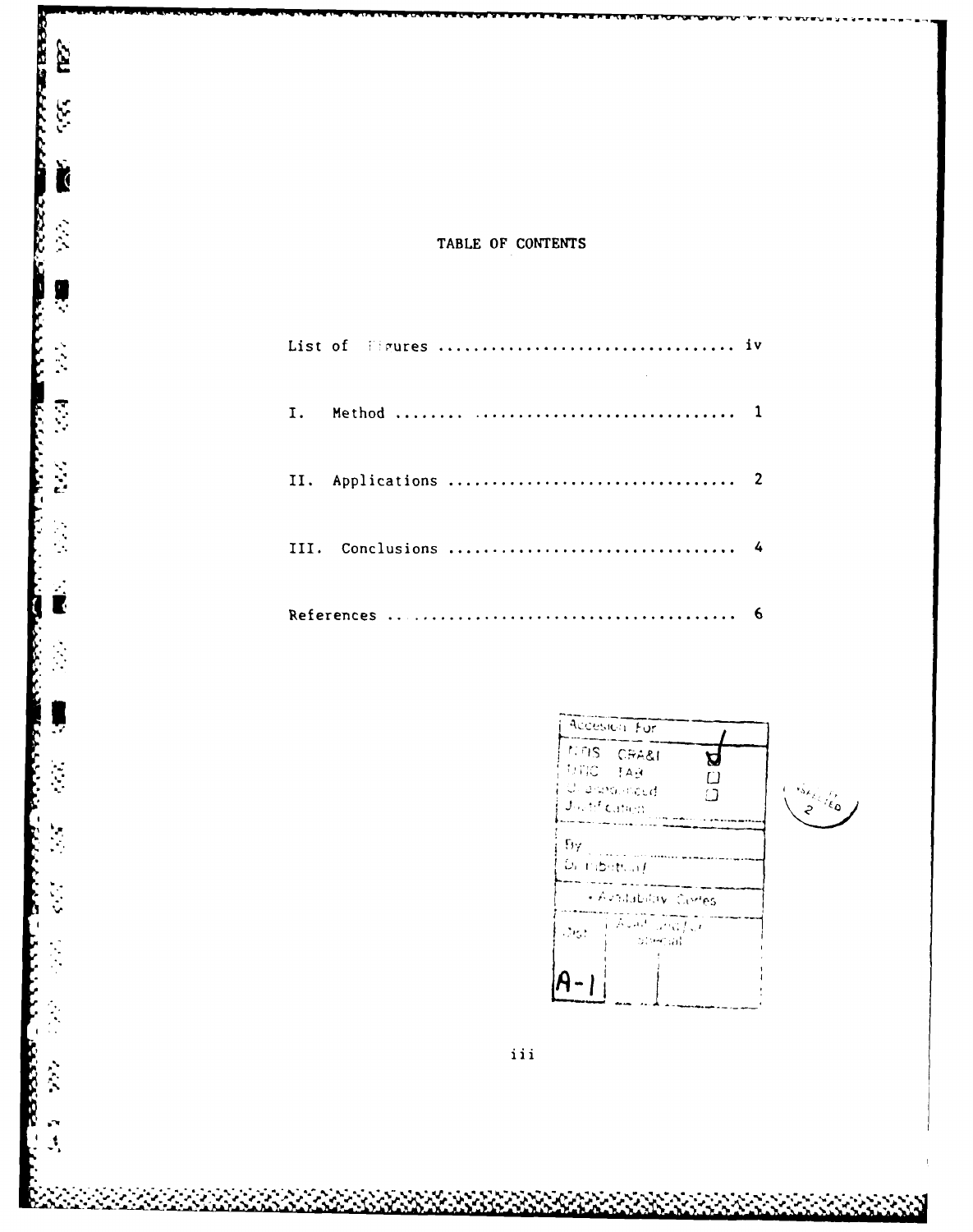# **LIST** OF **FIGURES**

|  | Figure 1. K-pulse waveforms for DC-10 and B-727 aircraft                                                                                                                                                                                                                                                                                                                                                                                                 |      |
|--|----------------------------------------------------------------------------------------------------------------------------------------------------------------------------------------------------------------------------------------------------------------------------------------------------------------------------------------------------------------------------------------------------------------------------------------------------------|------|
|  | Figure 2. Impulse response $($ ) and the matched K-pulse                                                                                                                                                                                                                                                                                                                                                                                                 |      |
|  | Figure 3. Impulse response $($ ) and the matched K-pulse<br>polarization and 30°, cross-polarization.  8                                                                                                                                                                                                                                                                                                                                                 |      |
|  | Figure 4. Impulse response $($ ) and K-pulse response<br>$(\longrightarrow)$ of B-727 at $0^{\circ}$ , horizontal polarization                                                                                                                                                                                                                                                                                                                           | - 9. |
|  | Figure 5. Impulse response $($ ) and K-pulse response<br>$(\rightarrow \rightarrow \rightarrow)$ of DC-10 at 30°, vertical polarization for<br>(a) matched K-pulse of DC-10 and (c) mismatched<br>K-pulse of B-727, and the normalized instantaneous<br>energy curves for the impulse response $($ ) and<br>the K-pulse response $($ -----) for $(c)$ matched,<br>(d) mismatched cases. (Signal-to-noise ratio of the<br>impulse response is $13.6$ dB.) | 10   |
|  |                                                                                                                                                                                                                                                                                                                                                                                                                                                          |      |

**Advisor Branch 1993/2000 Parameter 1993/2000** 

**ALSEY** 

 $\bar{z}$ 

**'**

Ķ.

 $\mathbf{v}$ 

**ز - ز - ز د ز - ز**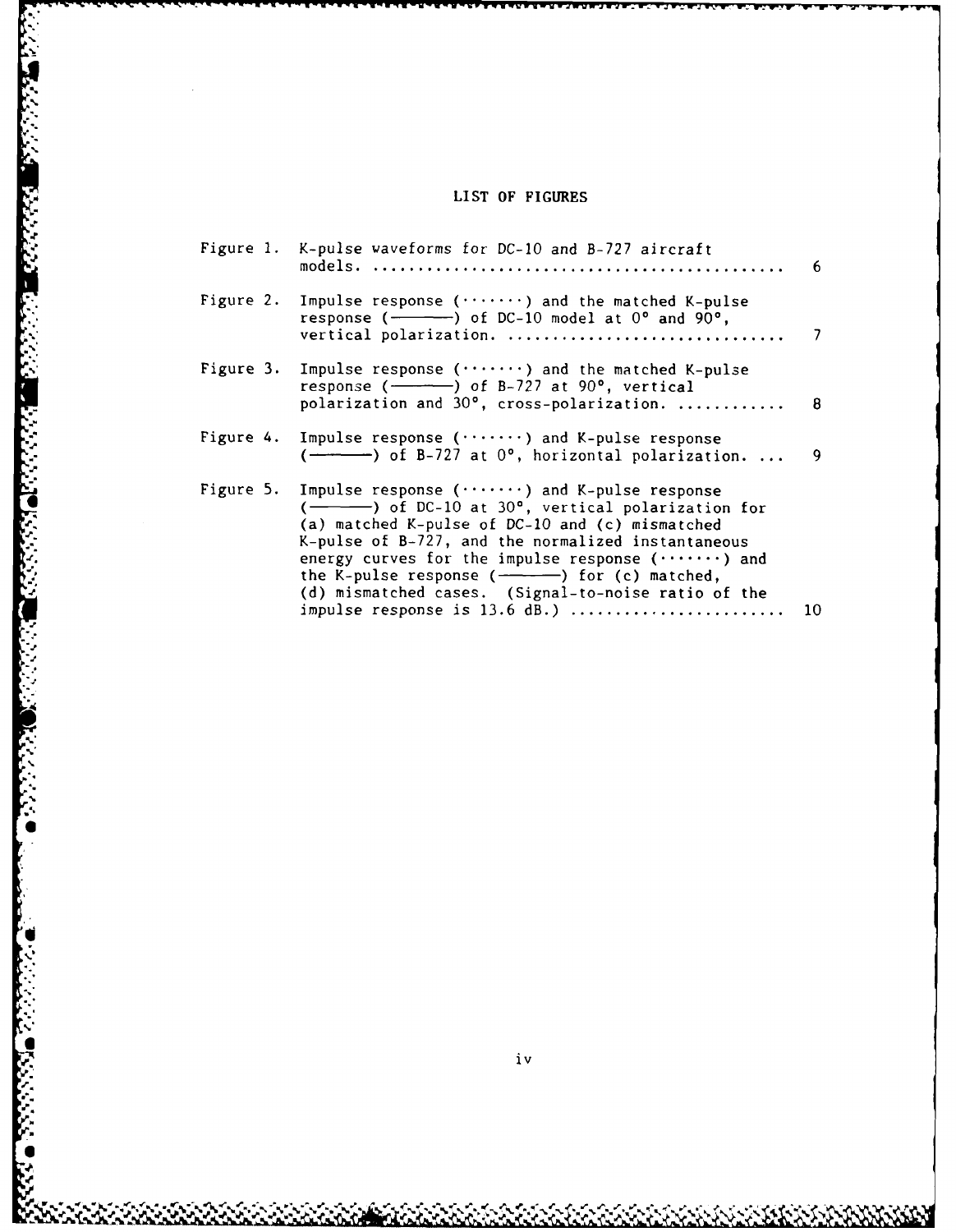### I. METHOD

Ю

To the definition of K-pulse given **by** Kennaugh **[I]** must be added the requirement that only target complex natural resonance frequencies (CNR) should appear as zeros in the K-pulse spectrum for that target, no additional zeros are permissible. Under this condition, a unique timelimited (TL) K-pulse waveform elicits theoretically TL response waveforms for all aspect/polarization combinations of the target. As far as che dominant CNR of the target are known, there are several approaches to synthesize the K-pulse  $[2,3,4]$ . But, in general, accurate estimation of the **CNR is** a very difficult problem, so the applications of the CNR-based methods are quite limited. It has been demonstrated, for geometrically simple targets, that the method of minimization of the late-time energy content of the K-pulse response with respect to K-pulse excitation does not need to use CNR information **15].**

The approach presented in this report has been developed for very complicated target geometries, like aircraft and land vehicles. The Kpulse waveforms were obtained from incomplete, multiple-frequency scattering data without any reference to target CNR. The data are termed incomplete in the sense that the most dominant CNR are not spanned, due to practical measurement limitations at low frequencies. The data are also termed multiple-frequency in the sense that the backscatter data at several combinations of aspects and polarizations are used when generating the K-pulse waveforms so that the the information about some CNR which are not excited strongly at one combination may be available at the other combinations.

 $\mathbf{1}$ 

**............. @.......** *.. . . .... , . .. . \_. . .'..-o. .* ~~ *. . ,,.:. . . . % i j .e ..*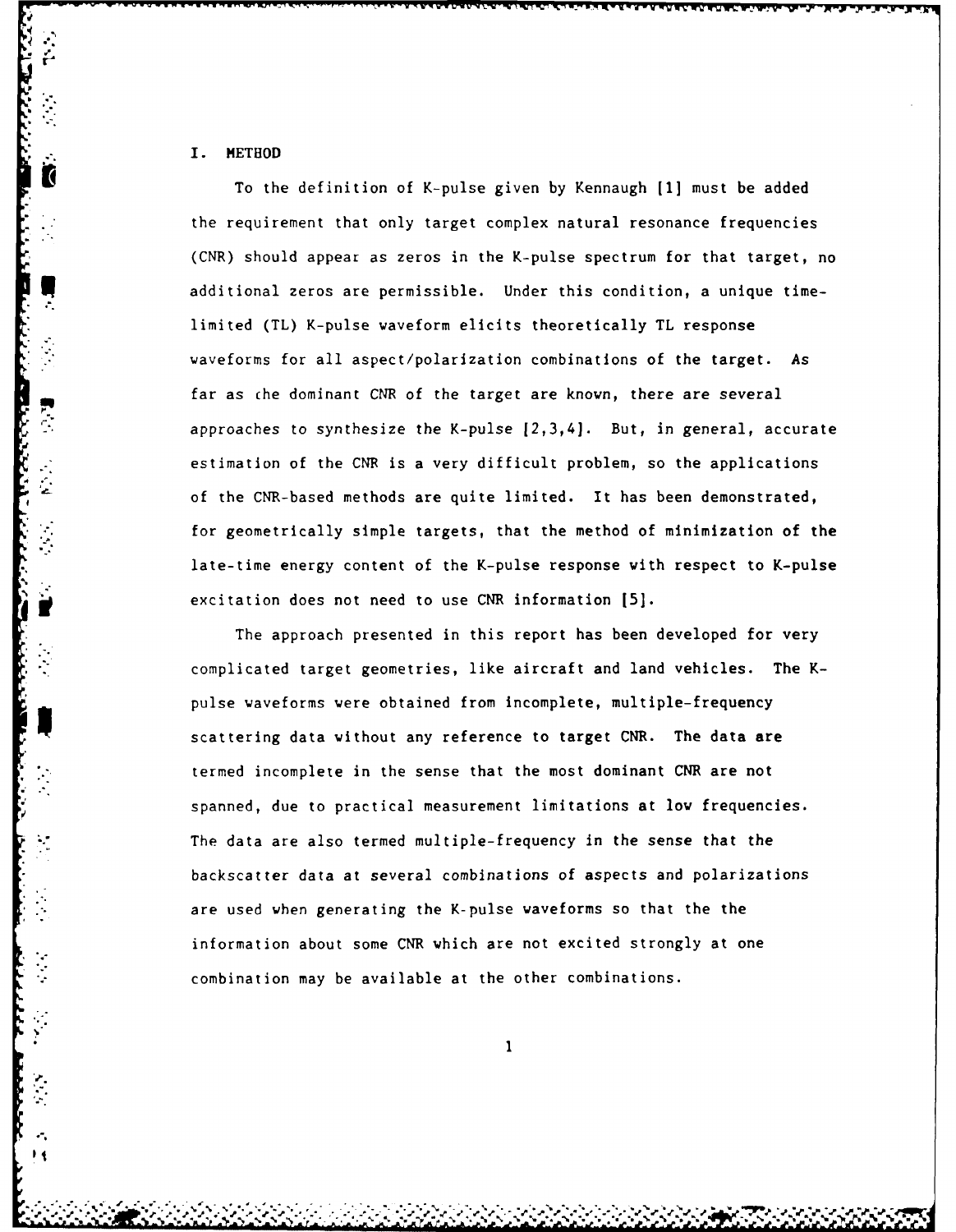The postulated model for the K-pulse waveforms is composed of a unit impulse at the initial time instant and a continuous time function of duration,  $2L/c$ , where L is the maximum linear dimension of the target. The unknown sample values of the continuous part are estimated by minimizing the combined energy content in the late-time portions of the K-pulse responses at two or more aspects/polarizations.

The proposed method of target ider-ification uses a parallel bank of digital K-pulse filters, one for eac,. target in the class of interest. Measured broadband,incomplete spectral data from an unknown target are passed through the filter bank after being smoothed by a **4** three-times differentiated Gaussian shaped function. When target and filter match, a severely TL response waveform showing an early-time energy content enhancement (in comparison to the impulse response from the same bandlimited data) results. Comparison of the normalized instantaneous energy variations of the impulse response and the K-pulse response for each possible K-pulse in the filter bank is used as the identification tool and it has been verified that this method of identification works well even for extremely noisy data.

### II. **APPLICATIONS**

**.1** + • ,m+ + " **%** % - - - - - - " , - - **\* w** " "

The targets used for the demonstration of the approach are DC-1O and Boeing 727 electroplated aircraft models where no features of the real targets were simplified. The co-polarized and cross-polarized backscattere,' data used to obtain the results were measured on the Ohio State University compact range. The aircraft orientation is with the

 $\sim$  2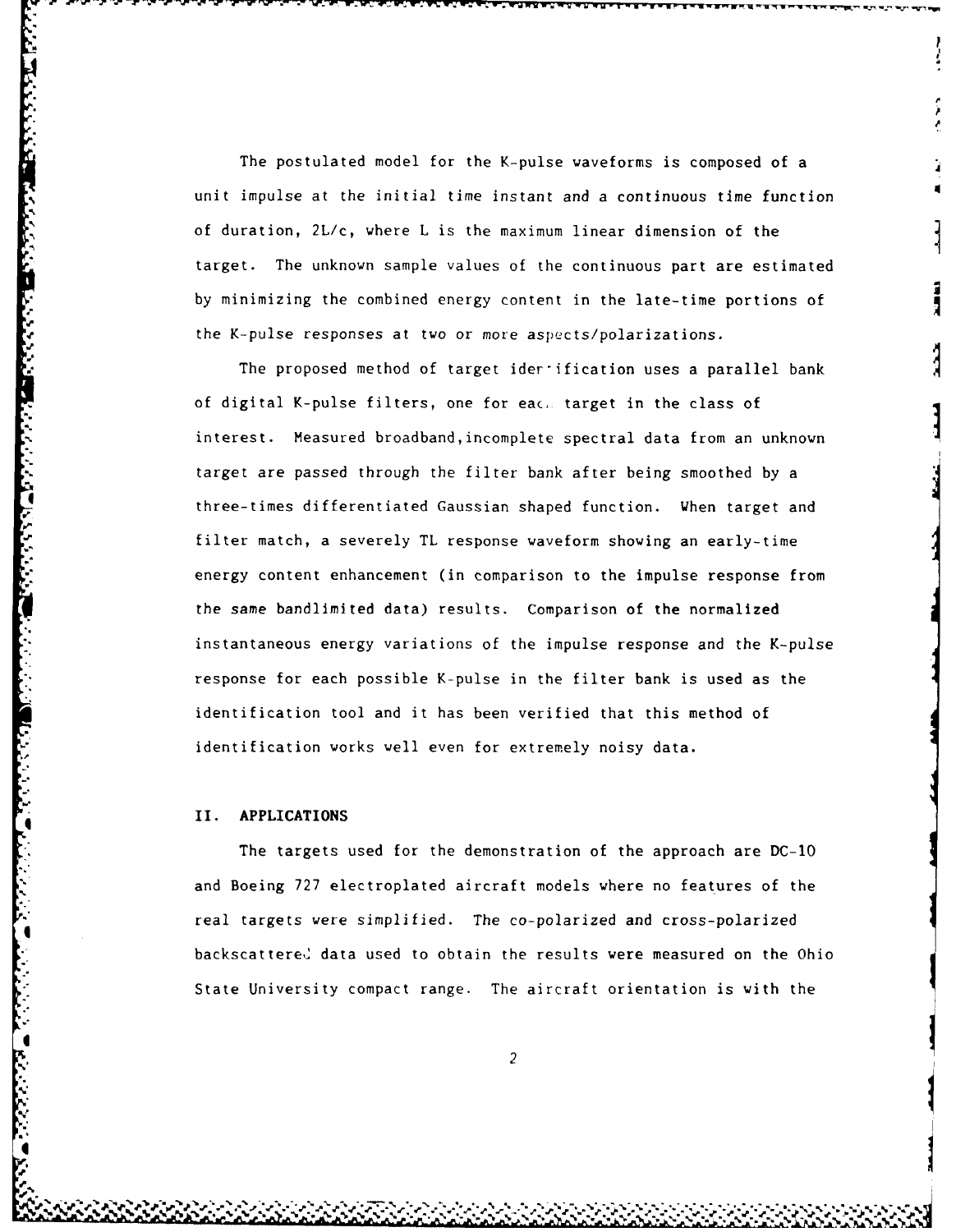wings in a horizontal plane and 0° aspect angle corresponds to nose-on incidence. The model frequency span used for both targets is from **I** GHz to 7.4 GHz.

Figure 1-a shows an approximate K-pulse waveform for the **DC-1O** aircraft model using backscattered data at **0\*** and **90\*,** vertical polarization (VP). The K-pulse waveform shown in Fig. **1-b** belongs to the B-727 model which was estimated using the data at 90° (VP) and at 30\*/cross polarization (XP).

**\*,** Figures 2-a and **2-b** show the normalized impulse responses and the **.**P2.K-pulse **,** responses (to the K-pulse in Figure 1-a) for the **DC-10** model, at the combinations 0°/VP and 90°/VP, respectively. Similarly, Figures 3-a and **3-b** show those results for the **B-727** model (the corresopnding Kpulse shown in Figure 1-b) at the combinations 90°/VP and 30°/XP, respectively. The common observation to all these results is that the K-pulse response has a minimized late-time energy content with respect to the impulse response at the same aspect angle and polarization but the early-time energy content has not been reduced much. In other words, response of the target to the matched K-pulse has an early-time energy enhancement feature.

The examples given in Figures 4 and **5** demonstrate not only the target identification capability of the K-pulse method but also show that the approximate K-pulses obtained for **DC-10** and **B-727** aircraft models work well at aspect angles and polarizations other than those used for the synthesis of these K-pulse waveforms.

**4 3**

*of* **0 ", I**

**l'I**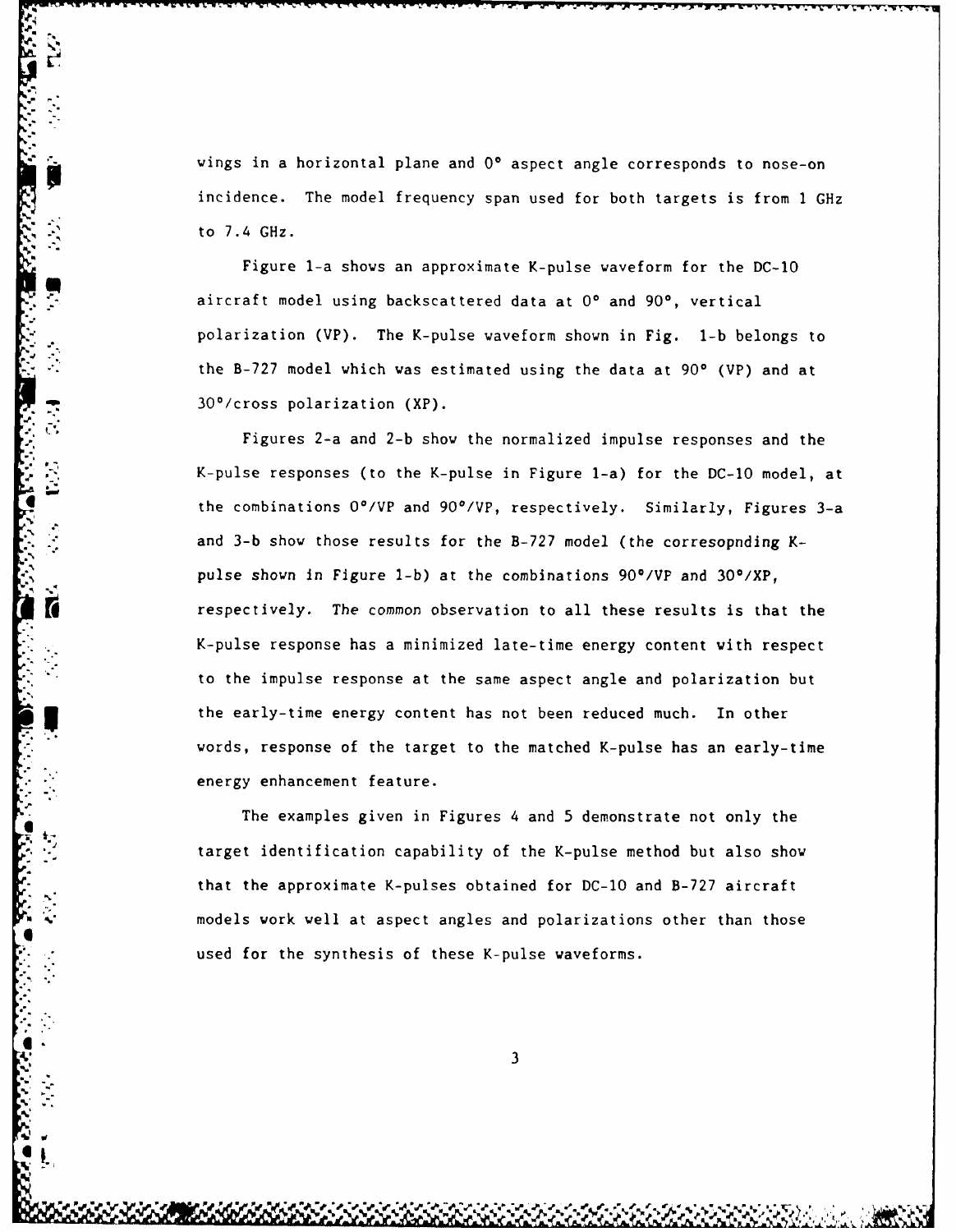Figure 4 shows the responses of the **B-727** model, at **00** horizontal polarization (HP), to the K-pulse of the **B-727** (in Figure 4-a) and to the K-pulse of the **DC-10** (in Figure 4-b). While the expected results are observed in the matched case, the mismatched K-pulse response in Figure 4-b does not show any reduction of energy in the late time.

The effect of random noise in target identification and the use of normalized instantaneous energy curves are presented in Figure 4. The impulse response waveform of the **DC-10** aircraft at 30°/vertical polarization, shown in Figures 4-a **ard** 4-c, has a signal-to-noise ratio of **13.6** dB. Figures 4-a and 4-b were obtained **by** using the K-pulse for the DC-10, and Figures 4-c and 4-d show the results for the K-pulse of the B-727 aircraft. The results shown in Figures 4-a and 4-c demonstrate that the identification method works quite well even for extremely noisy radar returns. Figures 4-b and 4-d present the normalized instantaneous energy curves for the K-pulse responses and the impulse responses where it is possible to see the enhancement of the early-time energy content of the K-pulse response, in comparison to that of impulse response, when the target and the K-pulse match.

### III. **CONCLUSIONS**

It has been demonstrated that generally useful K-pulse waveforms can be obtained for geometrically complicated target structures even when using incomplete scattering data. Multiple-combination data has **.** been found to be quite useful to handle these types of problems. It has also been shown that the K-pulse method is a significant target

4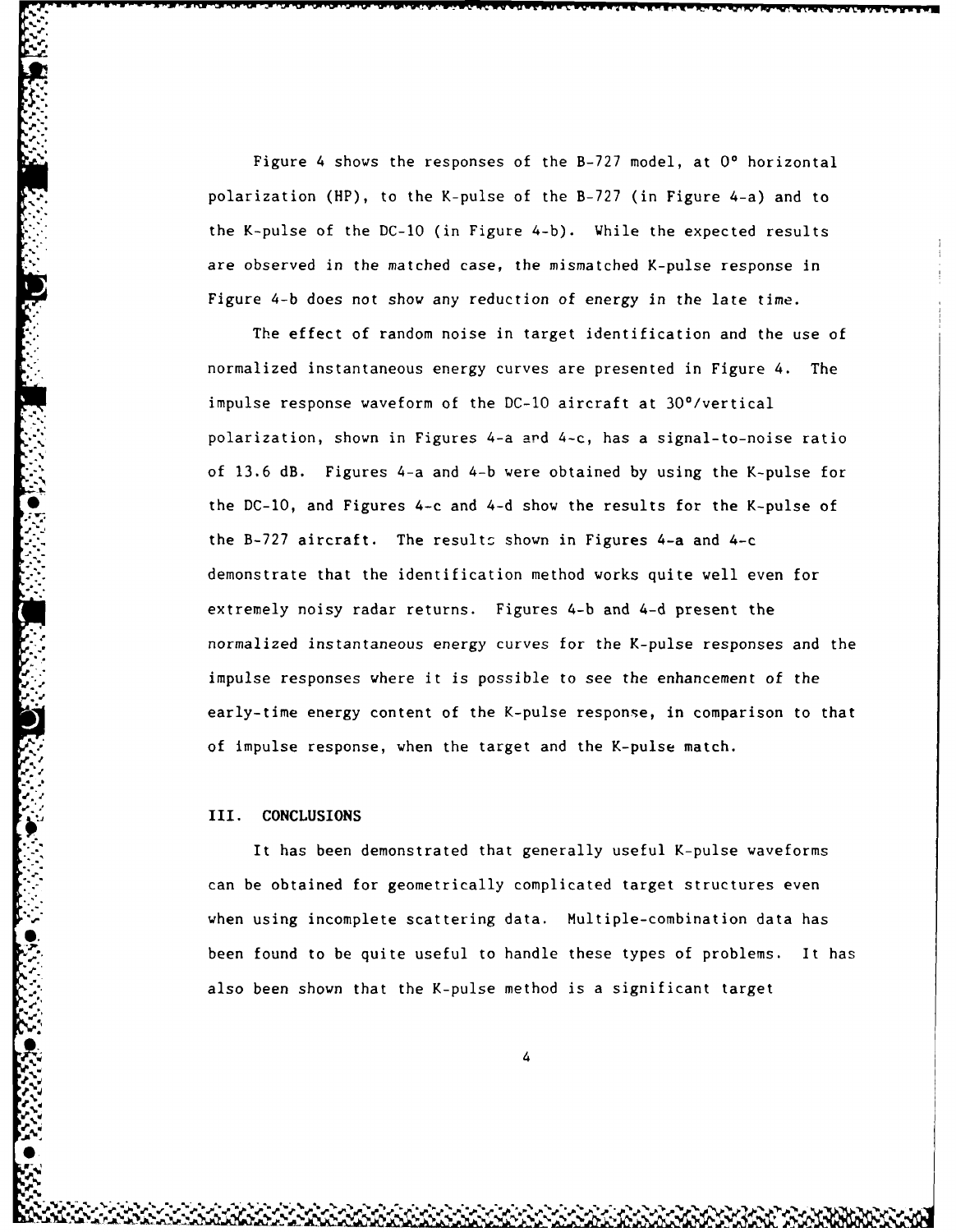identification tool, since the K-pulse of a target is aspect and polarization independent. The fact that the K-pulse concept can be made to work for incomplete scattering data shows promise that K-pulses may also be feasible for substructures of the target. Research on the Kpulse and its application to ships and land vehicles is continuing on Contract N00014-87-K-2011.

**,**

 $\mathcal{L}$ 1

P

**Fact** 

 $\ddot{\ddot{\cdot}}$ 

<u>ម</u>

ý

**6**

**M. W** \* **W- W- -**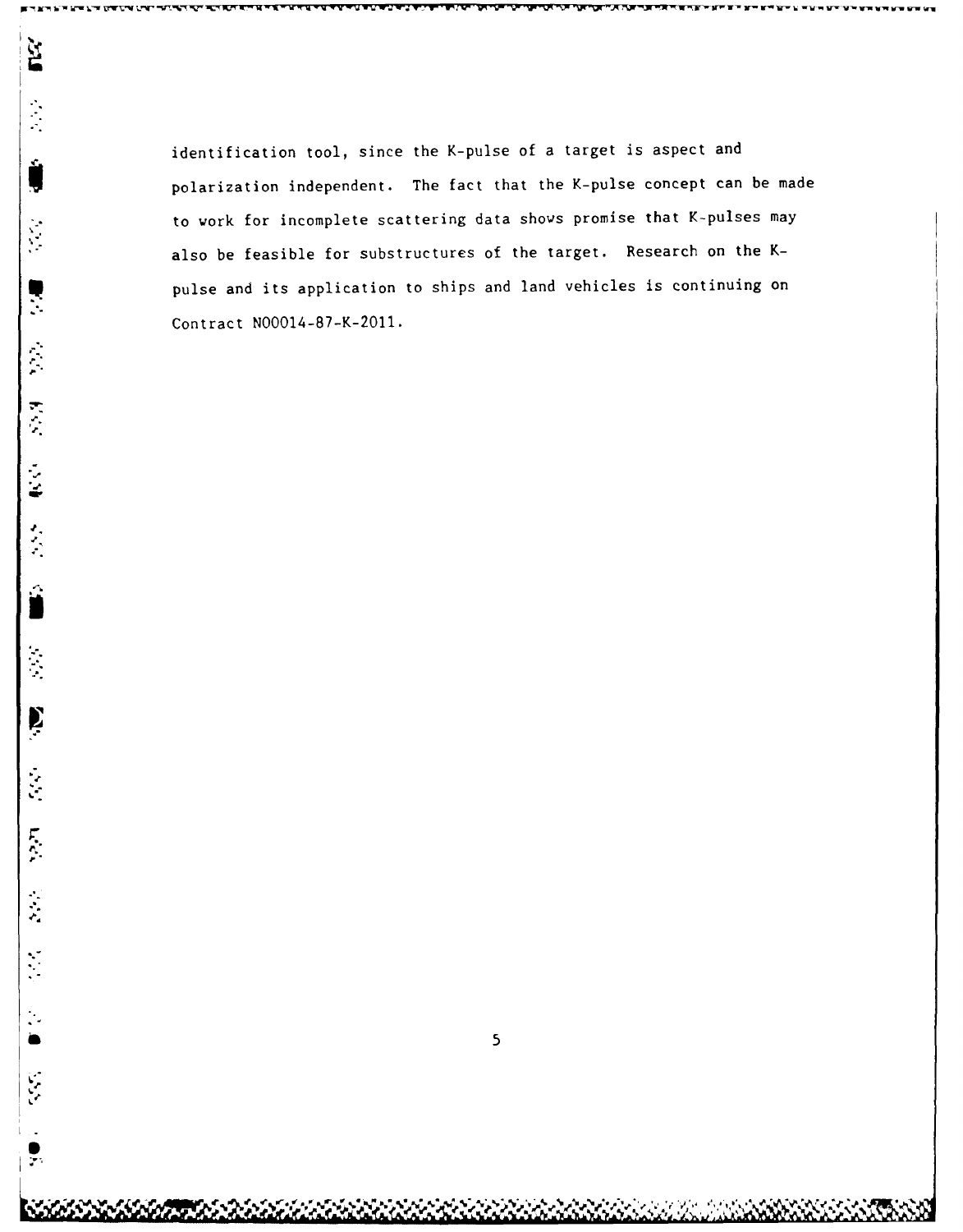

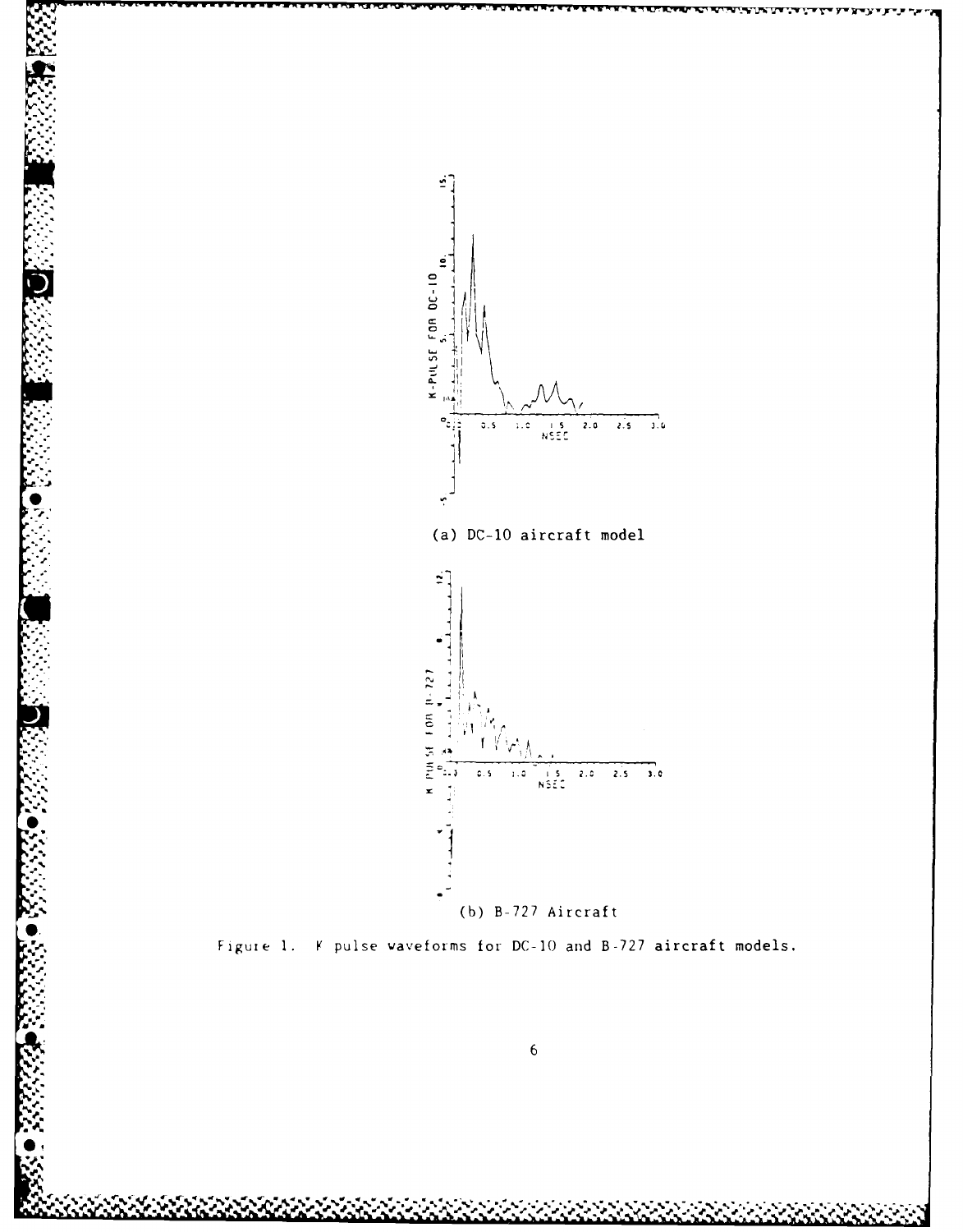

 $\mathbb{E}$ 

 $\mathbb{E}$ 

大师

**ite** 

**East** 

Ę

 $\tilde{\mathbf{z}}$ 

 $\sqrt{2}$ 

**Expert** 

**ESS** 

į6

Figure 2. Impulse response  $(\cdot \cdot \cdot \cdot \cdot \cdot)$  and the matched K-pulse response  $(\frac{1}{\cdot \cdot \cdot})$  of DC-10 model at 0° and 90°, vertical polarization.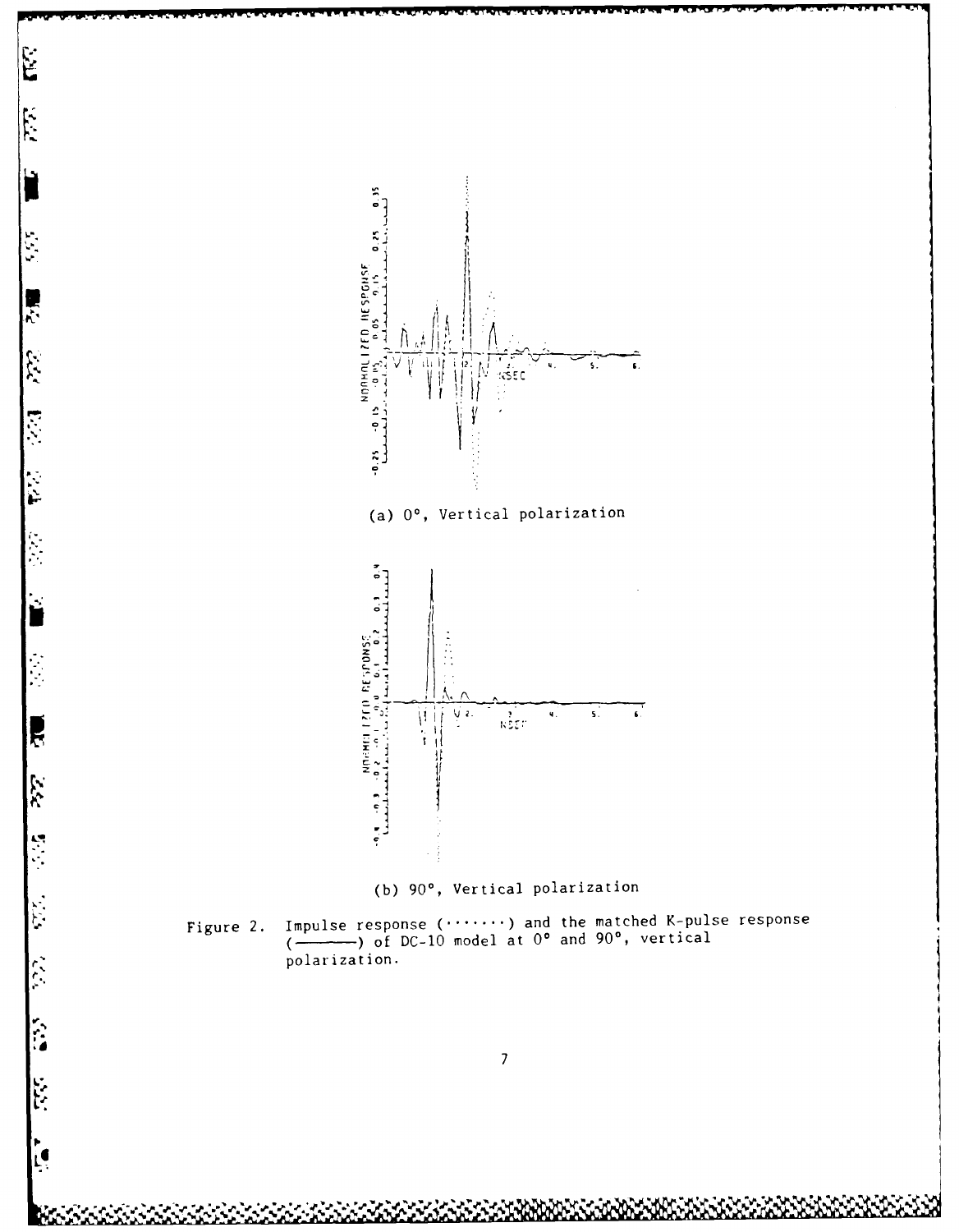



Impulse response  $(\cdots \cdots)$  and the matched K-pulse response  $(\overline{\phantom{a}})$  of B-727 at 90°, vertical polarization and 30°, cross-polarization. Figure 3.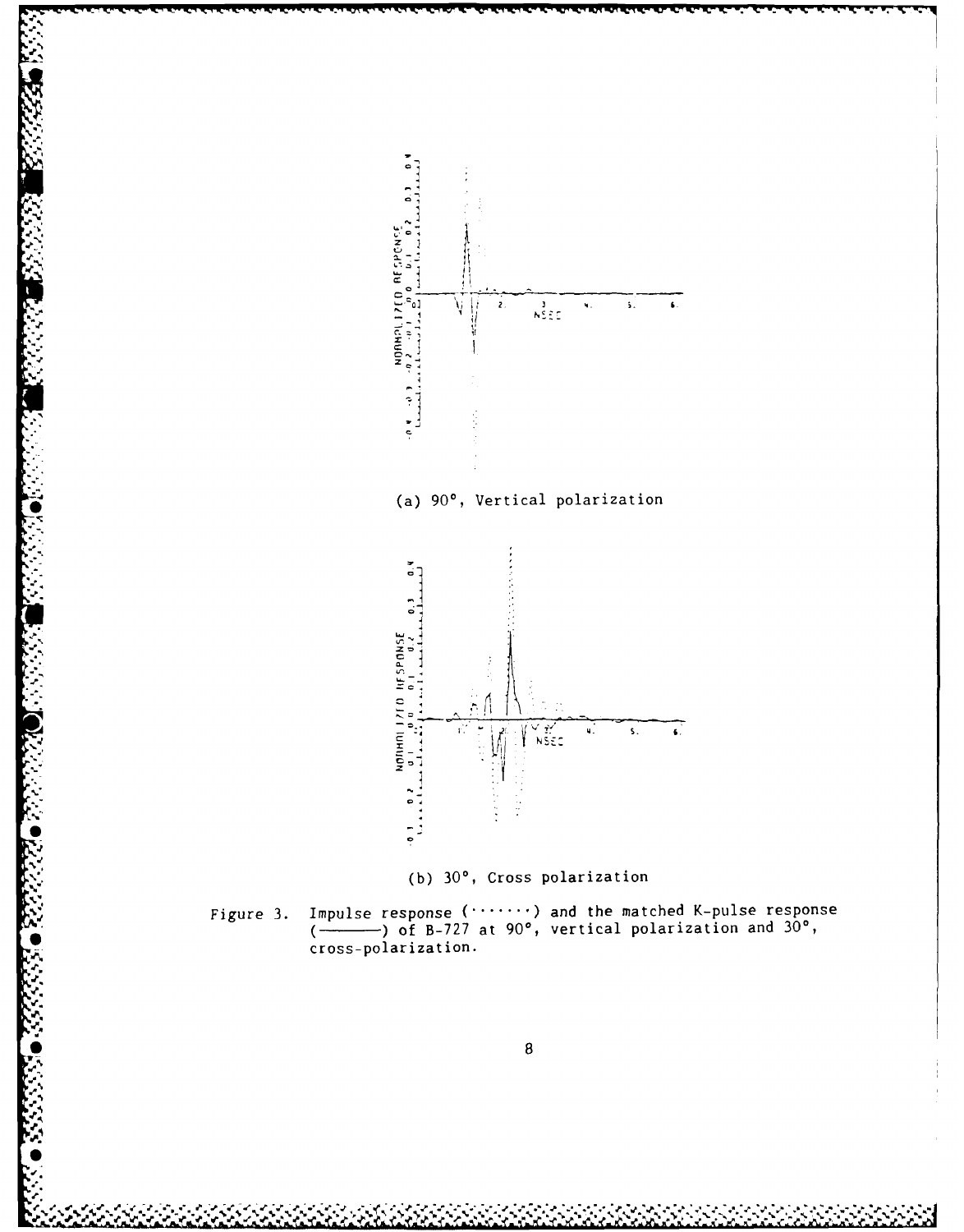

**RE** 

É

Ţ

Š

V.<br>Vi

م<br>مراجع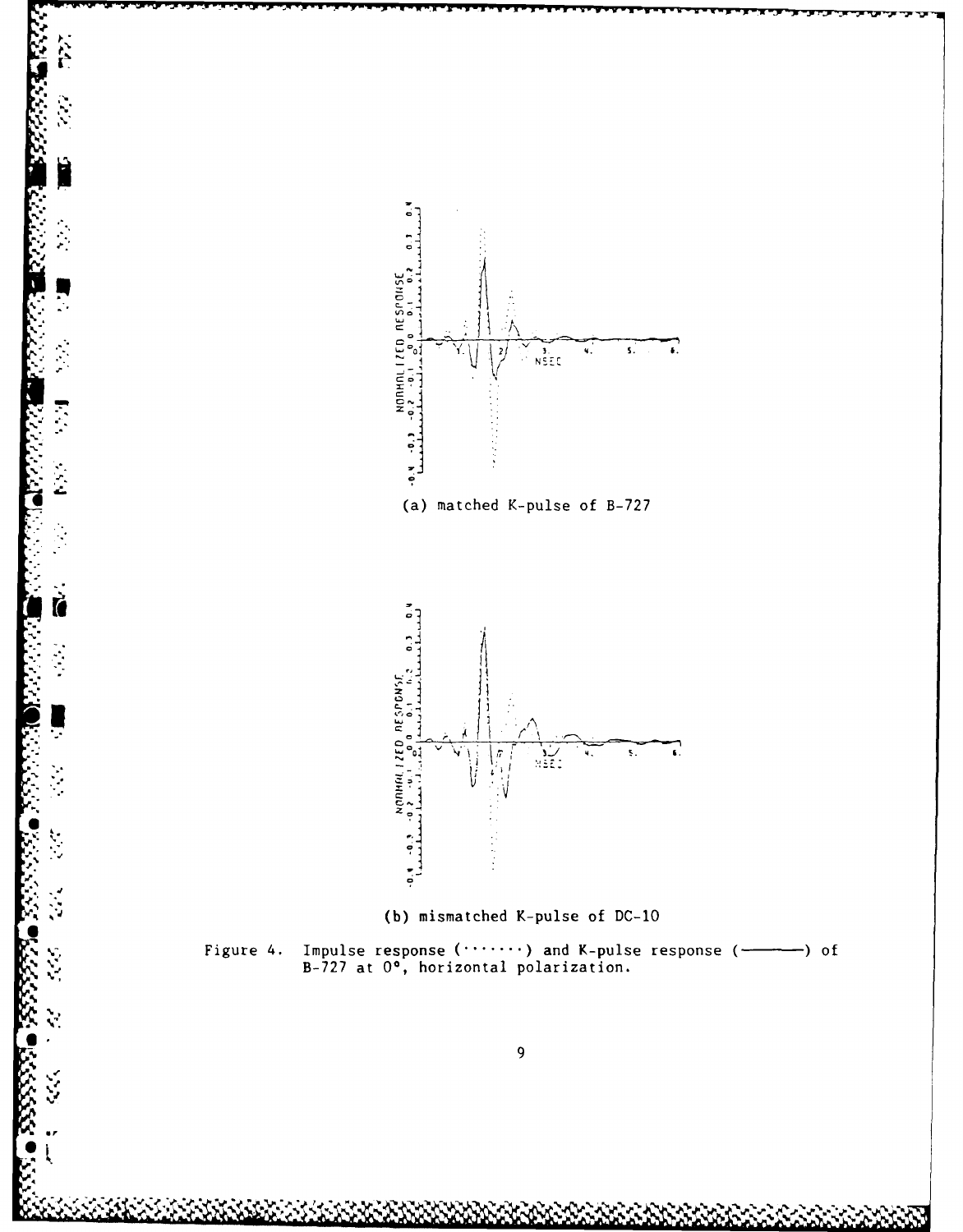

AN SEERS AND ANGELERY

تتخف والمتعارض والمحالي والمتعارض

Figure 5. Impulse response  $(\cdots \cdots)$  and K-pulse response  $(\rightarrow)$  of DC-10 at 30°, vertical polarization for (a) matched K-pulse<br>of DC-10 and (c) mismatched K-pulse of B-727, and the normalized instantaneous energy curves for the impulse response (.......) and the K-pulse response (- $-$ ) for (c) matched, (d) mismatched cases. (Signal-to-noise ratio of the impulse response is 13.6 dB.)

ں<br>تا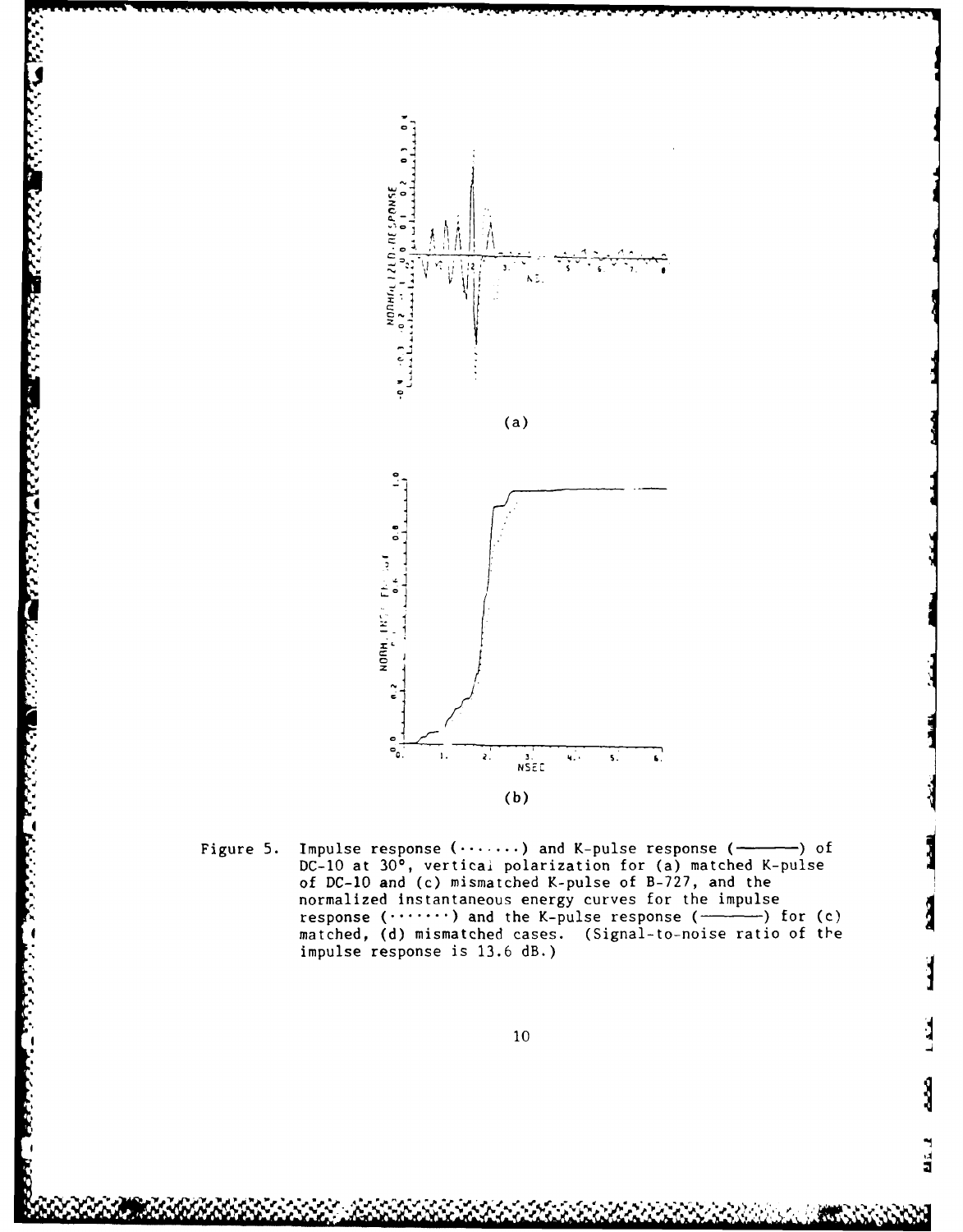

Figure 5. Continued.

 $\frac{1}{2}$ 

ļ

Ļ

 $\mathcal{F}(\mathcal{A})$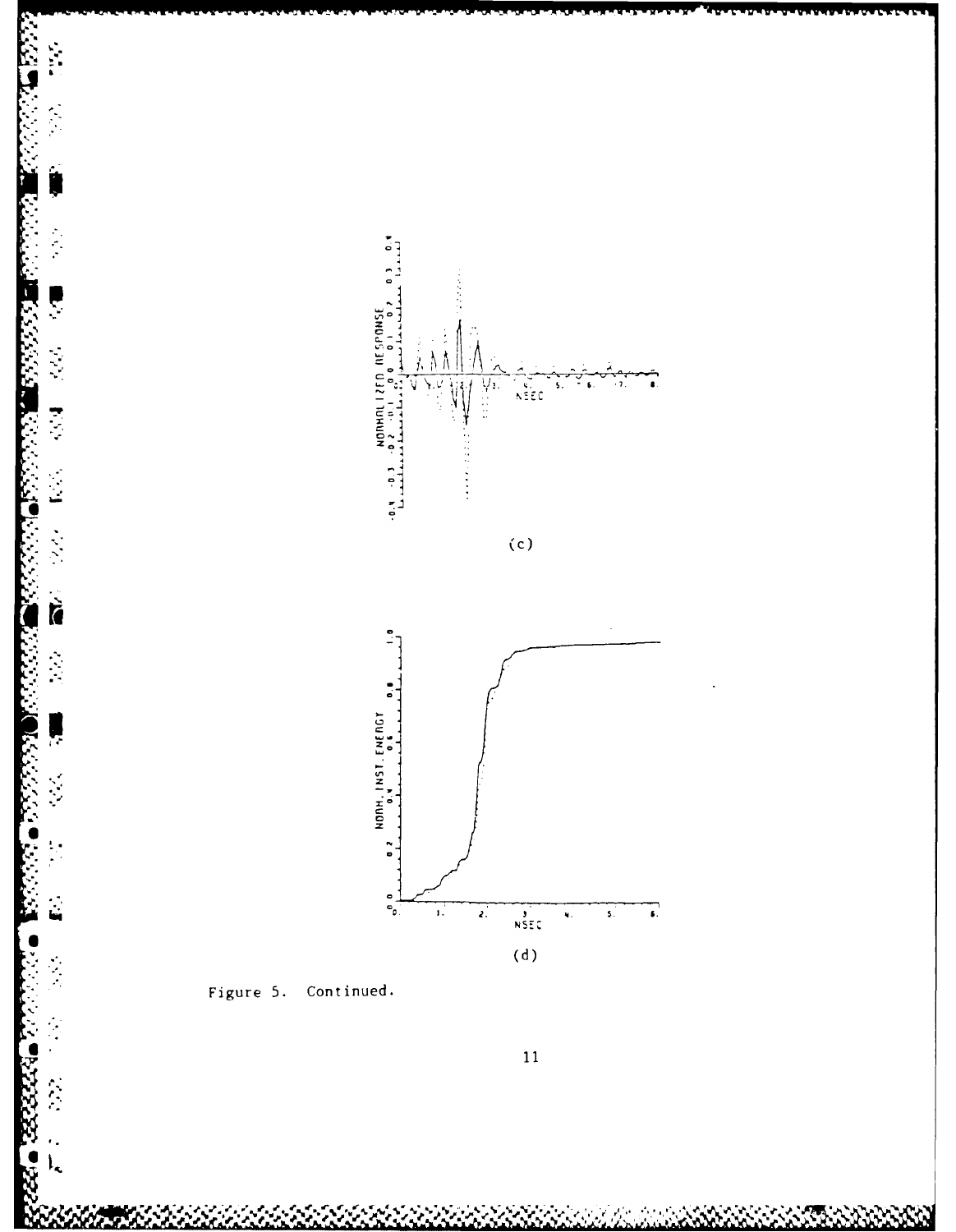### **REFERENCES**

- **[1]** E.M. Kennaugh, "The K-Pulse Concept," **IEEE** Trans. Antennas and Propagation, **AP-29(2), pp. 327-331,** March **1981.**
- 121 H.T. Kim, D.L. Moffatt and **N.** Wang, "K-Pulse and Response Waveforms for a Thin Circular Loop," **IEEE** Trans. Antennas and Propagation, **AP-33, pp.** 1403-1407, December **1985.**
- **(31** E.M. Kennaugh, D.L. Moffatt and **N.** Wang, "The K-Pulse and **\*.** Response Waveforms for Nonuniform Transmission Lines," **IEEE** Trans. Antennas and Propagation, AP-34(l), **pp. 78-83,** January **1986.**
- 141 **G.** Turhan and D.L. Moffatt, "Expansion of K-Pulse in Terms of Lejendre Polynomials for an Arbitrary Target," IEEE AP/URSI Symposium, Philadelphia, June **1986,** and in preparation for submission to IEEE Trans. Antennas and liopagation.
- **[5** F.Y.S. Fok, D.L. Moffatt and **N. War,.** "K-Pulse Estimation from the Impulse Response of a Target," accepted for publication in IEEE Trans. Antennas and Propagation.
- **161** E.K. Walton and **J.D.** Young, "The Oh: State University Compact Radar Cross-Section Measurement RangE. IEEE Trans. Antennas and Propagation, **AP-32, pp. 1218-1223,** November 1984.

MAN ORANG O KANANG KANANG O